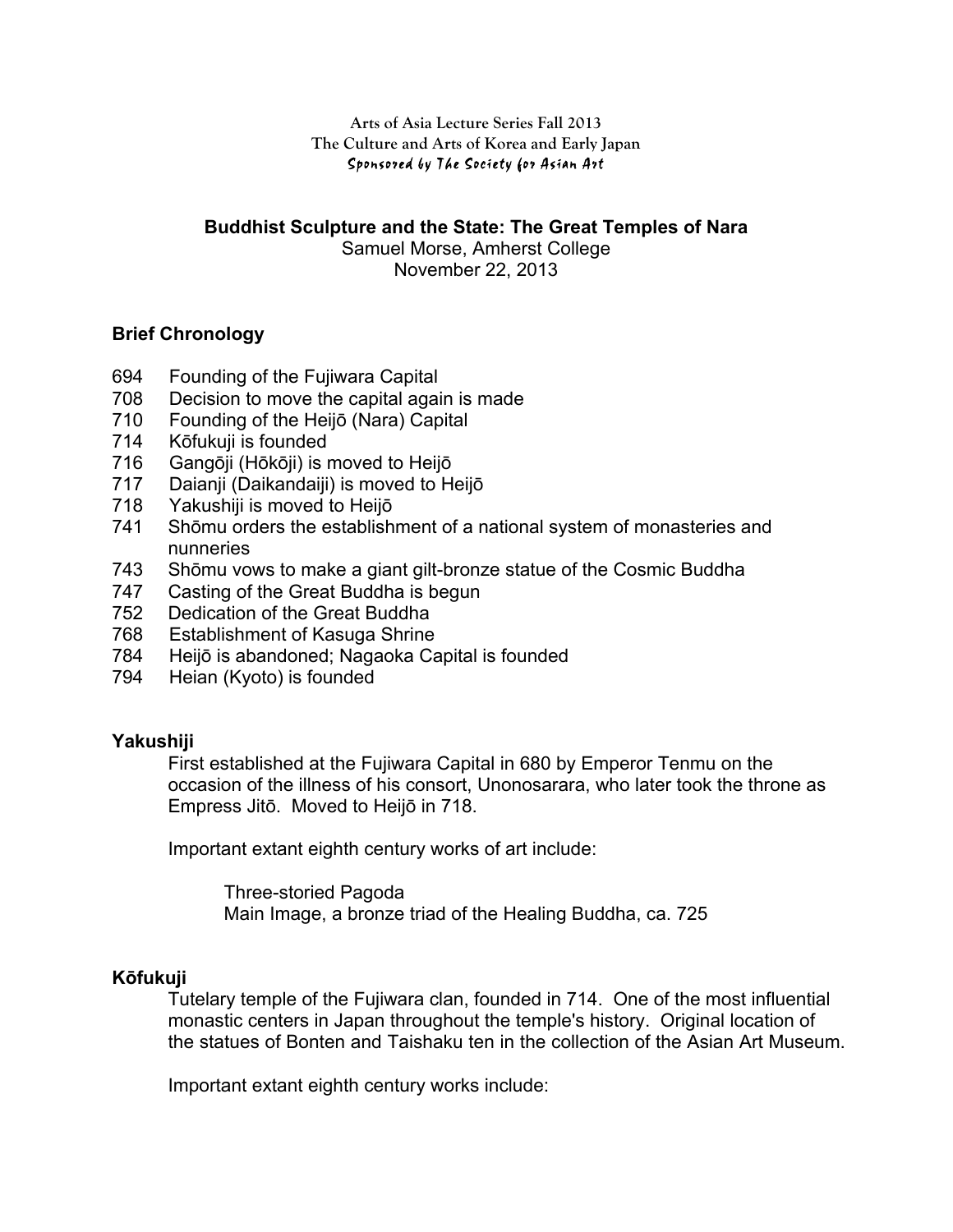Statues of the Ten Great Disciples of the Buddha Statues of the Eight Classes of Divine Protectors of the Buddhist Faith

#### **Tōdaiji**

Temple established by the sovereign, Emperor Shōmu, and his consort, Empress Kōmyō as the central institution of a countrywide system of monasteries and nunneries. Site of the official Buddhist sculpture workshop and a scriptorium. Home to the Great Buddha, the largest Buddhist image in Japan, cast between 747 and 752. The statue and the hall that house it have burned twice in the temple's history.

Important extant eighth century works include:

Great Buddha (only part of the pedestal and lower torso date from the original casting)

Statues of the Four Divine Kings housed in the Ordination Hall Painting of Śakyamuni Preaching on Vulture Peak, originally from the Sangatsudō and now in the collection of the Museum of Fine Arts, Boston

## **Tōshōdaiji**

Temple established by Jianzhen (J: Ganjin; 668-763), a Chinese monk versed in Buddhist precepts who was invited to Japan by Emperor Shōmu to strengthen the Japanese Buddhist community. Completed by his disciples after his death. Site of an important sculpture workshop in the late eight century.

Important extant eighth century works include:

Main Image Hall Statues of the Cosmic Buddha, the Healing Buddha, and Thousand-armed Kannon in the Main Image Hall Portrait of Jianzhen Statue of the Healing Buddha carved from a single sold block of wood

## **Kasuga Shrine** (Kasuga Taisha)

Tutelary shrine of the Fujiwara clan and protective shrine of the Heijō Capital. Established at the foot of Mt. Mikasa at the eastern edge of the Heijō capital in 768. The present shrine structures are of later date, however, they reflect shrine architectural styles of the early Heian period. Closely affiliated with Kofukuji.

## **Major Patrons**

Fujiwara no Fuhito (659-720), patriarch of the clan and father of Kōmyō. Shōmu (701-756; r. 724-749), 45th emperor of Japan. Kōmyō (701-760), consort of Shōmu, member of Fujiwara clan. Kōken (718-770; r. 749-758 and 764-770), daughter of Shōmu and Kōmyō,